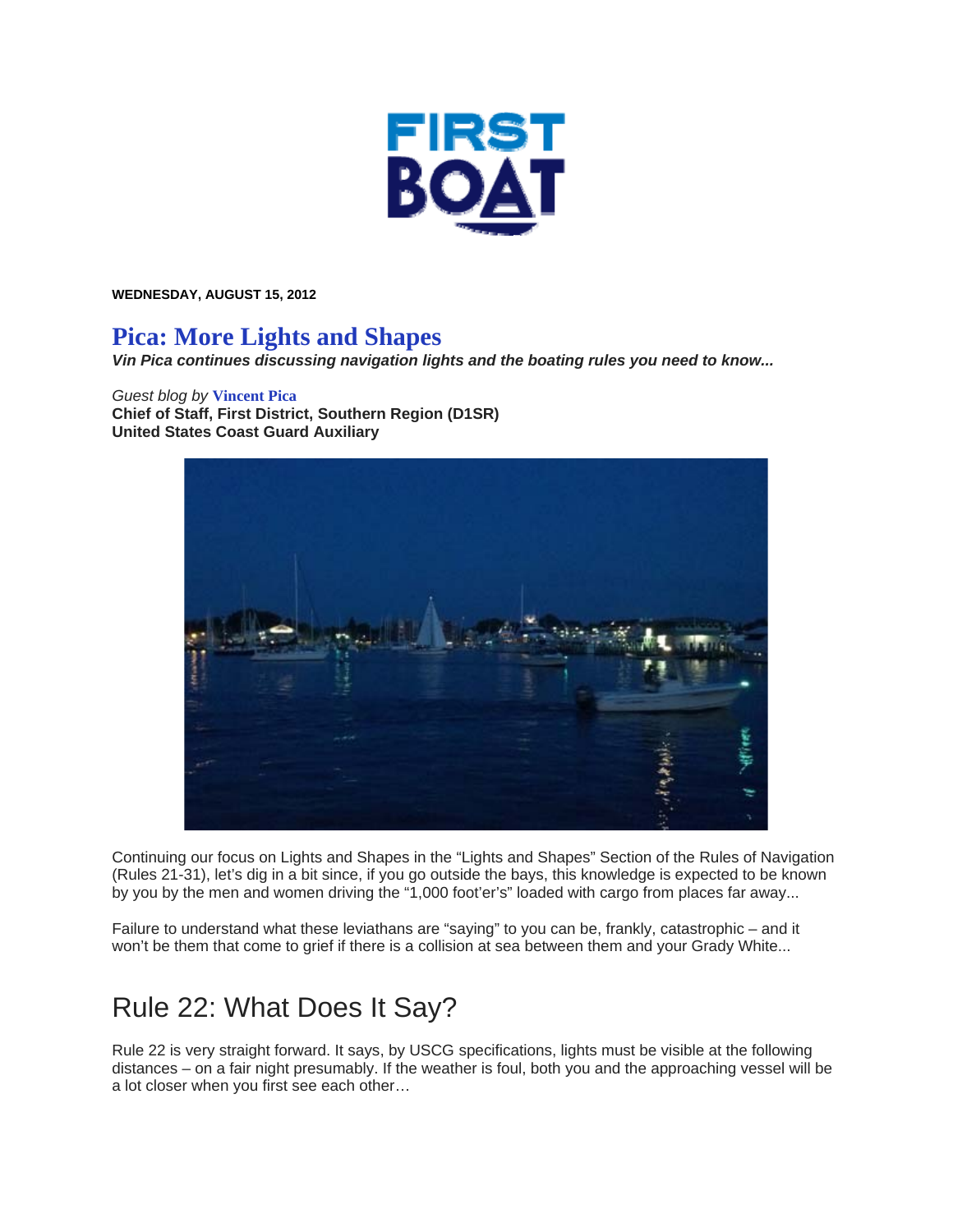| Masthead             | Type of Light Vessel Length (meters) Visibility in miles |   |
|----------------------|----------------------------------------------------------|---|
|                      | ~12                                                      | 2 |
|                      | $12 - 20$                                                | 3 |
|                      | $20 - 50$                                                | 5 |
|                      | $50 - y$                                                 | 6 |
| Side Light           |                                                          |   |
|                      | 12                                                       | 1 |
|                      | $12 - 50$                                                | 2 |
|                      | $50 - y$                                                 | 3 |
| Stern, including     |                                                          |   |
| All-Around and       | <50<br>$50 - y$                                          | 2 |
| <b>Towing Lights</b> |                                                          | 3 |

Happily, manufacturers adhere to these specs maniacally – but be wary if you pick up something "off market" or even from older vessels where specs may have been different. BTW, want to convert meters to feet easily? Multiple the meters by 3 – then add 10% of the answer back on top and you are within inches…

20 meters  $* 3 = 60$ ; 60 + 10% (6) = 66 feet by Capt'n Vin 65 ft and 7.40157 in by the International System of Units

Off by 4 ½ inches… close enough?

### Rule 23 – What Does It Say?

Now we start getting into the "Christmas Tree" section – many vessels exhibit so many lights that they look like Christmas Trees underway… Rule of thumb – the more lights, the bigger a problem it will be for you if it hits you… And "yellow" as usual means "caution." In fact, I teach that yellow lights mean "stay well clear."

Rule 23 specifically speaks about power-driven vessels – from our's up to the leviathans. Anything over 50 meters requires two masthead lights – one forward and one aligned with it, abaft (behind) and above it. To the uninformed, this can look confusing since it is common practice to align the side lights under the aft masthead light! This puts this solitary white light ahead and can appear, to the uninformed, that it is a large vessel underway in reverse! Definitely don't try to go between the two white lights by falsely believing that the solitary white masthead is a vessel at anchor near another vessel exhibiting a masthead and side light…! BTW, you already know that regulatory lights on the water are blue (think USCG), not red. So, if you see a red flashing light, what is that? It is a hover-craft (known as a Wing-in-Ground [WIG] craft under the Rules) underway!

# Rule 24 – What Does It Say?

Here is another set of lights not to go between at night (I can't imagine how you'd go between them in daylight..!) Rule 24 is about what lights – and "shapes" – towing vessels shall (must!) exhibit. A towing vessel must have two masthead lights in a vertical line, one above the other. If the towed object is more than 200 meters (over a tenth of a nautical mile) astern, there must be three mast head lights in a vertical line. She must also have a towing light (yellow, per Rule 21) above her stern light. All her other lights must conform to a power-driven vessel (Rule 23.)

What about the "shape?" When under way with a tow over 200 meters aft, in all conditions (but you'll only see it in day light), a towing vessel must also carry a "diamond shape where it can best be seen." This is the equivalent of the three masthead lights for night/foul conditions.